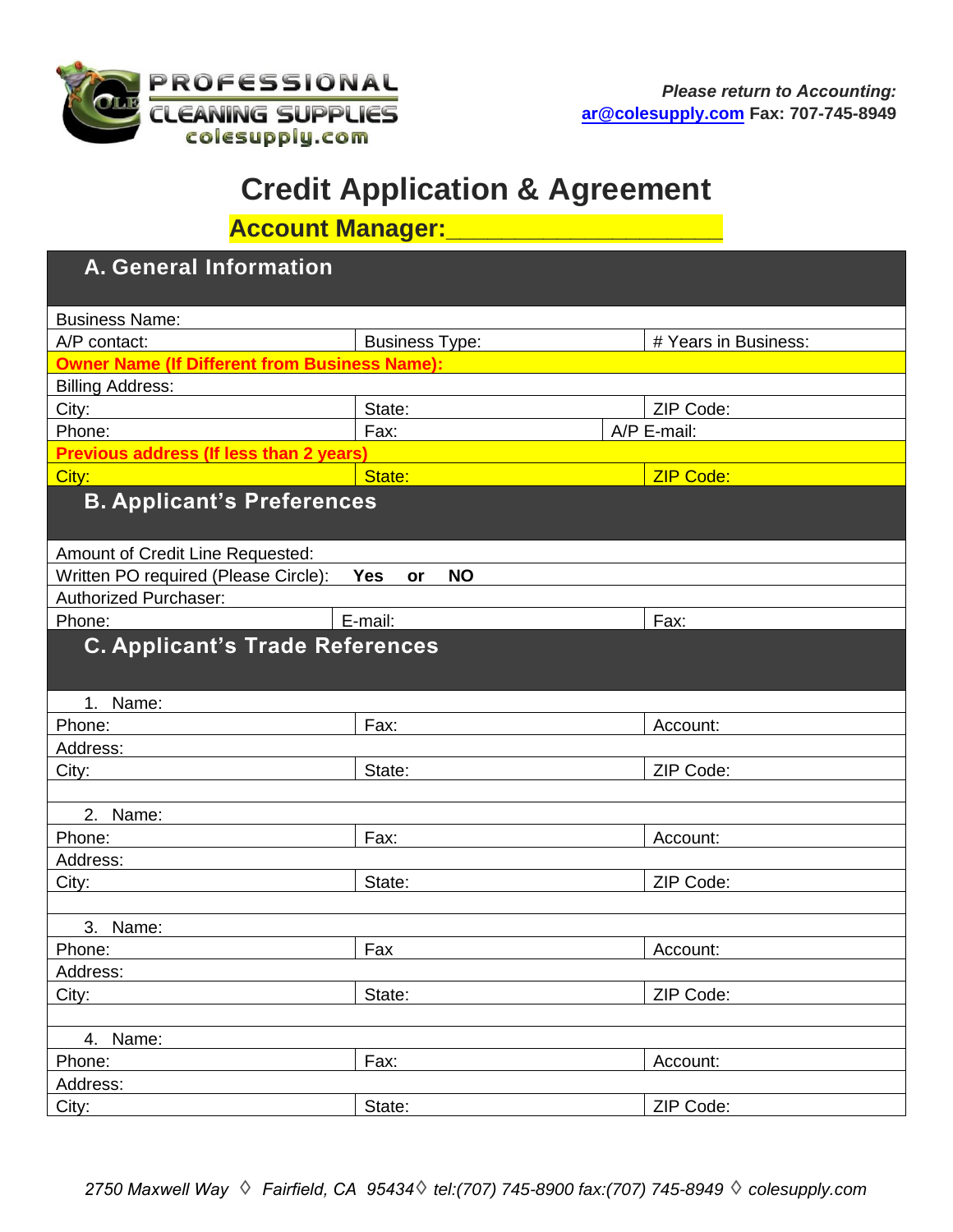## **D. Credit Terms & Conditions**

The Following terms and conditions apply to all credit extended to Applicant's by Cole Supply Co. Inc.

- 1. The person signing below represents that (s) he is the individual, or an authorized owner, partner, or officer of the Applicant named herein. It is understood that any information so obtained from Applicant's bank and trade references shall be used by Cole Supply Co. Inc. solely for determining whether, and in what amount, to grant credit to Applicant. The person signing below warrants that all information provided is true and correct and that it may be relied upon in granting of future credit.
- 2. Full payment of each and every Cole Supply Co. Inc. invoice is due no later than 30 days from invoice date.
- 3. Special order merchandise may not be returned without Cole Supply Co. Inc. written authorization and is subject to a 20% restocking fee.
- 4. Any payment made which is subsequently returned or rejected by issuing bank shall be subject to a minimum charge of \$20.00 for each occurrence of a returned or rejection, or the actual charges whichever is greater.
- 5. Any and all past due balances are subject to a service charge. Charges will accrue at 1.5% per month, or 18%per annum.

The credit terms and conditions stated herein shall super cede all credit terms and conditions previously agreed to between Applicant and Cole Supply Co. Inc. and shall apply to any and all of Applicant's invoices or accounts which are outstanding or unpaid as of the date that appears below.

#### Signature & Printed Name: \_\_\_\_\_\_\_\_\_\_\_\_\_\_\_\_\_\_\_\_\_\_\_\_\_\_\_\_\_\_\_\_\_\_\_\_\_\_\_\_\_\_\_\_\_\_\_\_Date: \_\_\_\_\_\_\_\_\_\_\_\_\_\_\_\_\_

### **E. Personal Guarantee**

| (hereinafter referred to as "Guarantor") residing at<br>for and in consideration of your                                                                                                                                                                                                                                                                                                                                                                                                                                                                                                                                                                                                                                                                                                                                                                                                                                                                                                                                                                                             |       |  |  |  |  |  |
|--------------------------------------------------------------------------------------------------------------------------------------------------------------------------------------------------------------------------------------------------------------------------------------------------------------------------------------------------------------------------------------------------------------------------------------------------------------------------------------------------------------------------------------------------------------------------------------------------------------------------------------------------------------------------------------------------------------------------------------------------------------------------------------------------------------------------------------------------------------------------------------------------------------------------------------------------------------------------------------------------------------------------------------------------------------------------------------|-------|--|--|--|--|--|
| extending credit at my request to ___________________, (hereinafter referred to as "the                                                                                                                                                                                                                                                                                                                                                                                                                                                                                                                                                                                                                                                                                                                                                                                                                                                                                                                                                                                              |       |  |  |  |  |  |
| company"), of which I am _________________________, hereby personally and                                                                                                                                                                                                                                                                                                                                                                                                                                                                                                                                                                                                                                                                                                                                                                                                                                                                                                                                                                                                            |       |  |  |  |  |  |
| unconditionally, guarantee payment, at invoicing location of any obligation of the                                                                                                                                                                                                                                                                                                                                                                                                                                                                                                                                                                                                                                                                                                                                                                                                                                                                                                                                                                                                   |       |  |  |  |  |  |
| Company to Cole Supply.                                                                                                                                                                                                                                                                                                                                                                                                                                                                                                                                                                                                                                                                                                                                                                                                                                                                                                                                                                                                                                                              |       |  |  |  |  |  |
| Nothing shall discharge or satisfy the liability of the Guarantor hereunder except the full performance and<br>payment of the indebtedness of the Company, with interest and cost as provided herein. The Personal<br>Guarantee is a primary and original obligation of Guarantor, and is an absolute, unconditional and irrevocable<br>guarantee of payment and shall remain in full force and effect without respect to future changes in conditions,<br>including changes of law or any invalidity or irregularity with respect to the issuance of any obligation of the<br>Company to Cole Supply or with respect to the execution or delivery of any agreement between the Company<br>and Cole Supply. In the event Guarantor fails to fulfill any obligation contained herein, or should litigation occur<br>with respect to any matter or arising out of or concerning a subject matter of this Personal Guarantee, Cole<br>Supply shall be entitled to recover from Guarantor all cost reasonably incurred in connection therewith,<br>including reasonable attorney's fees. |       |  |  |  |  |  |
| <b>Signature &amp; Printed Name:</b>                                                                                                                                                                                                                                                                                                                                                                                                                                                                                                                                                                                                                                                                                                                                                                                                                                                                                                                                                                                                                                                 | Date: |  |  |  |  |  |